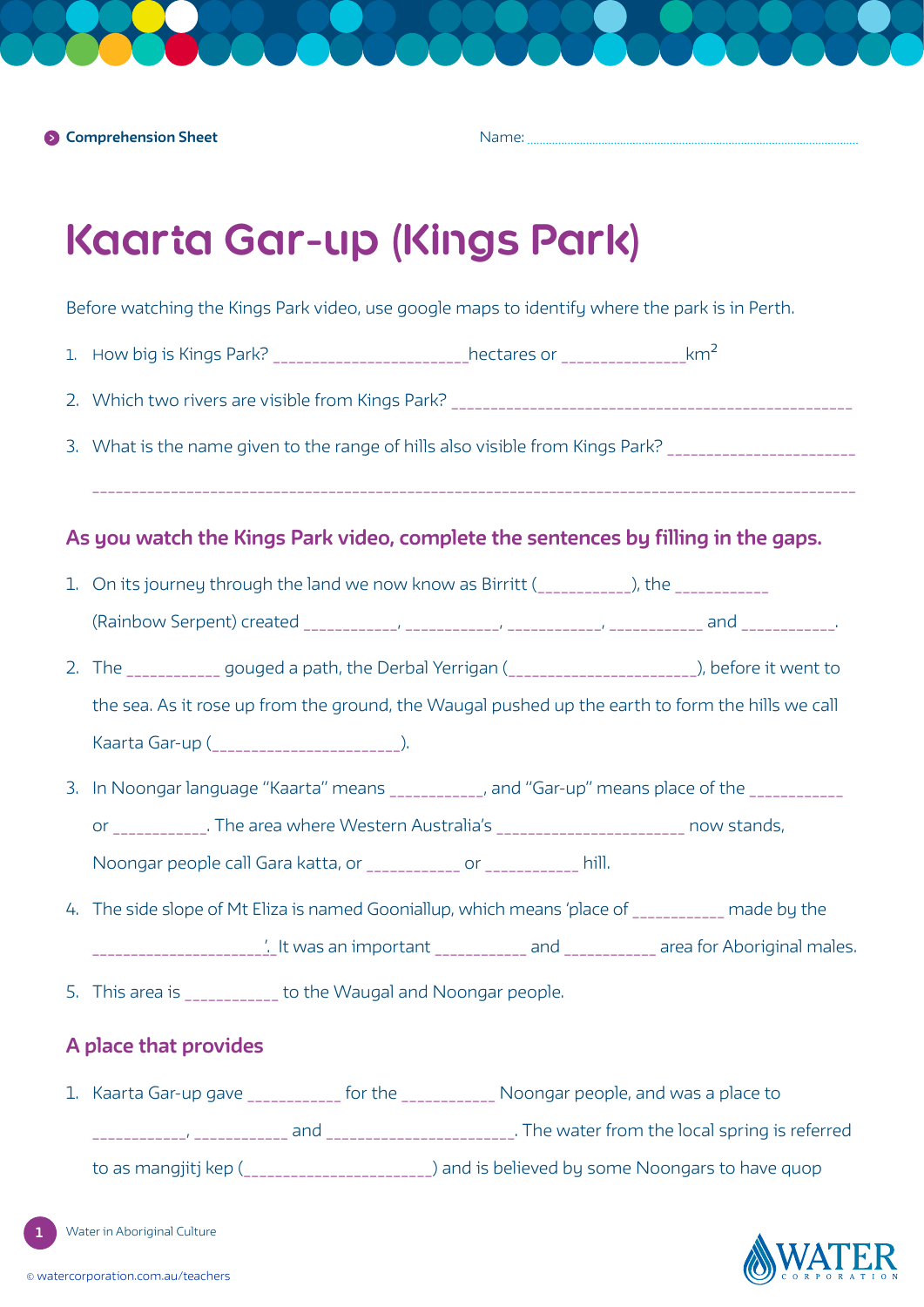### **Comprehension Sheet**

werin (\_\_\_\_\_\_\_\_\_\_\_\_ and \_\_\_\_\_\_\_\_\_\_\_\_) properties.

- 2. Another source of water in Kings Park was an old hollow \_\_\_\_\_\_\_\_\_\_\_\_ that collected \_\_\_\_\_\_\_\_\_\_\_\_. It was known as Kep Kalga and was located near to where the statue of where the statue of
- 3. Kaarta Gar-up (Mount Eliza) was also used for hunting yonga (electronic bundarda (electronic), koomal (\_\_\_\_\_\_\_\_\_\_\_\_), kooya (\_\_\_\_\_\_\_\_\_\_\_\_) and for gathering zamia palm nuts and other roots and fruits. It was used as place for wangkiny (example 20 and nyininy (example 20 and  $\qquad$  ).
- 4. In the 1890's, a water \_\_\_\_\_\_\_\_\_\_\_\_ was built on \_\_\_\_\_\_\_\_\_\_\_, water was pumped into it from Dam and it became Perth's first official water supply.

## **Yeye**

1. Today, Noongar people still visit Kaarta Gar-up (\_\_\_\_\_\_\_\_\_\_\_\_\_\_\_\_\_\_\_\_) for family gatherings, bbq's and \_\_\_\_\_\_\_\_\_\_\_ renewal. Noongar people are actively involved in \_\_\_\_\_\_\_\_\_\_\_\_ Kings Park and share their culture through guided \_\_\_\_\_\_\_\_, \_\_\_\_\_\_\_\_\_\_\_\_, \_\_\_\_\_\_\_\_\_\_\_\_, \_\_\_\_\_\_\_\_\_\_\_\_ and \_\_\_\_\_\_\_\_\_\_\_\_.

## **Following viewing of the video**

- 1. The area of Mt Eliza is sacred to the Whadjuk Noongar people. What do you think the word "sacred" means? \_\_\_\_\_\_\_\_\_\_\_\_\_\_\_\_\_\_\_\_\_\_\_\_\_\_\_\_\_\_\_\_\_\_\_\_\_\_\_\_\_\_\_\_\_\_\_\_\_\_\_\_\_\_\_\_\_\_\_\_\_\_\_\_\_\_\_\_\_\_\_\_\_\_\_\_\_\_\_\_
- 2. Do you think we could drink water straight from the springs around Perth, as Aboriginal people did? Give reasons for your answer \_\_\_\_\_\_\_\_\_\_\_\_ \_\_\_\_\_\_\_\_\_\_\_\_\_\_\_\_\_\_\_\_\_\_\_\_\_\_\_\_\_\_\_\_\_\_\_\_\_\_\_\_\_\_\_\_\_\_\_\_\_\_
- 3. In addition to water from dams, where does Water Corporation currently source drinking water?
- 4. Why are parks like Kings Park in Perth and Central Park in New York important to preserve in large cities? \_\_\_\_\_\_\_\_\_\_\_\_\_\_\_\_\_\_\_\_\_\_\_\_\_\_\_\_\_\_\_\_\_\_\_\_\_\_\_\_\_\_\_\_\_\_\_\_\_\_\_\_\_\_\_\_\_\_\_\_\_\_\_\_\_\_\_\_\_\_\_\_\_\_\_\_\_\_\_\_\_\_\_\_

**2** Water in Aboriginal Culture